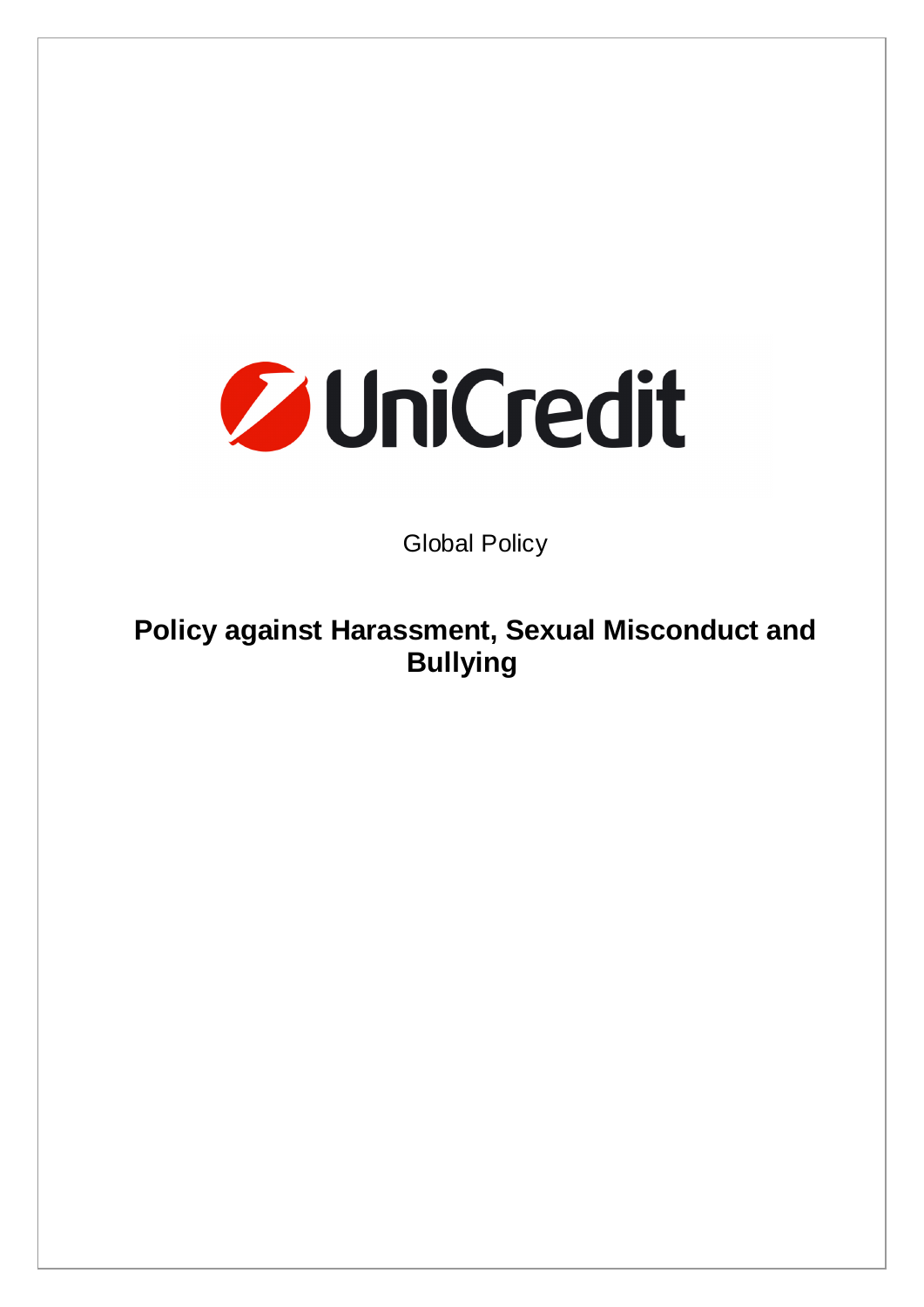# Table of contents

| $\mathbf{1}$            |  |
|-------------------------|--|
| 1.1                     |  |
| 1.2                     |  |
| 1.3                     |  |
| $\overline{2}$          |  |
| 2.1                     |  |
| 2.2                     |  |
| 2.3                     |  |
| $\overline{3}$          |  |
| $\overline{\mathbf{A}}$ |  |
| 5                       |  |
| 6                       |  |
| $\overline{7}$          |  |
| 8                       |  |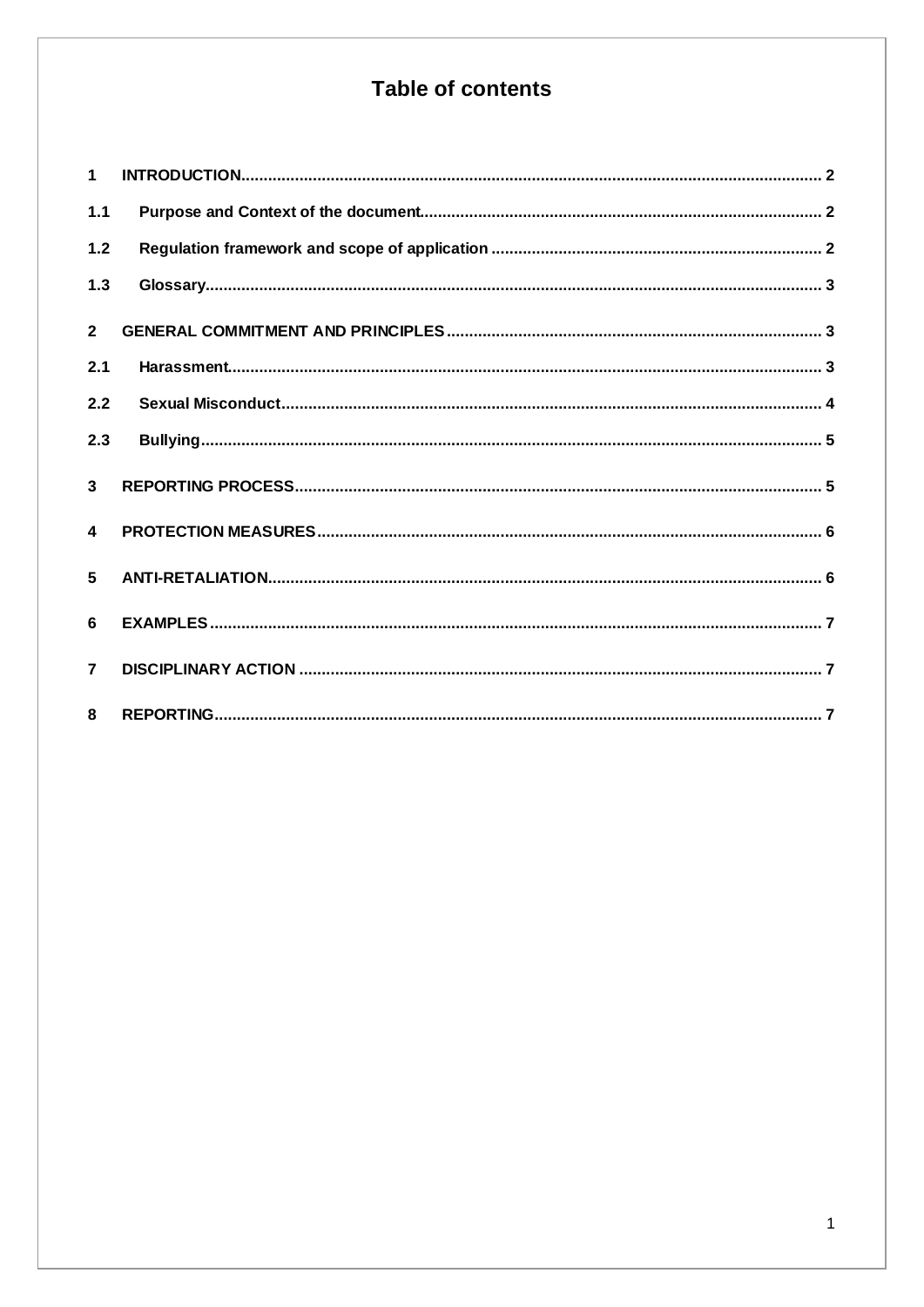### **1 INTRODUCTION**

#### **1.1 Purpose and Context of the document**

This Policy, inspired by the Universal Declaration of Human Rights, the Group's values and the Group Code of Conduct, sets out the expectations that UniCredit has of its Employees and its commitment to a serene, collegial and professional work environment devoid of any form of harassment, sexual misconduct and bullying.

The intention of this Policy is the prevention, detection, enforcement, and on-going monitoring of harassment, bullying and sexual misconduct, including by providing support for individuals who report (both Employees and Third Parties) and by protecting individuals who report applicable misconduct from retaliation.

This Policy reinforces the Group's commitment in the "*Joint Declaration - Equal Opportunities and Non-Discrimination*", signed by the members of the European Work Council and the Group's Human Resources Representatives to ensure a workplace requiring respect for the principle of equal treatment and equal dignity for all irrespective of age, race, colour, nationality, citizenship, political belief, religion, marital status, gender, sexual orientation and identity, disability and any other category protected by law.

This Policy reflects Group's belief that any act of harassment, bullying or sexual misconduct threatens the dignity of the person subjected to it, potentially compromising their health, trust, morale, motivation to work, and work performance, the organisational climate and the Group's reputation. Harassment, sexual misconduct and bullying are inconsistent with the above goals and this Policy and, therefore, will not be not tolerated in any way. Employees must be aware that behaviors and words could be perceived and interpreted differently by each person; therefore, they have to pay attention.

#### **1.2 Regulation framework and scope of application**

The Group respects - and all Employees are required to respect - all applicable international, national, and local laws and regulations. There may be countries where Group's standards and requirements may exceed the requirements of that jurisdiction. There may also be behaviors UniCredit prohibits irrespective of whether or not these behaviors are prohibited by law. The Group will enforce the highest standards under this Policy irrespective of whether or not prohibited by law.

This Policy applies to behaviours internally and externally in all Legal Entities and to all Employees of the Group. The Policy applies to behaviors regardless of gender or level of seniority. The Policy applies both on-site in UniCredit offices and off-site, such as at clients' offices, events and travel locations, and is applicable in all work-related settings, including business trips, meetings, events, and social events related to the Group and Group business. Although the Group cannot control the conduct of Third Parties, the Group does not condone harassment, sexual misconduct or bullying and will adopt appropriate consequence management measures in order to repress and avoid situations involving harassment, sexual misconduct or bullying that arise involving Third Parties. The Group will take appropriate steps to prevent any such harassment, sexual misconduct or bullying and to ensure that the person reporting the misconduct is not adversely affected in terms of work assignments or other work-related activities as a consequence.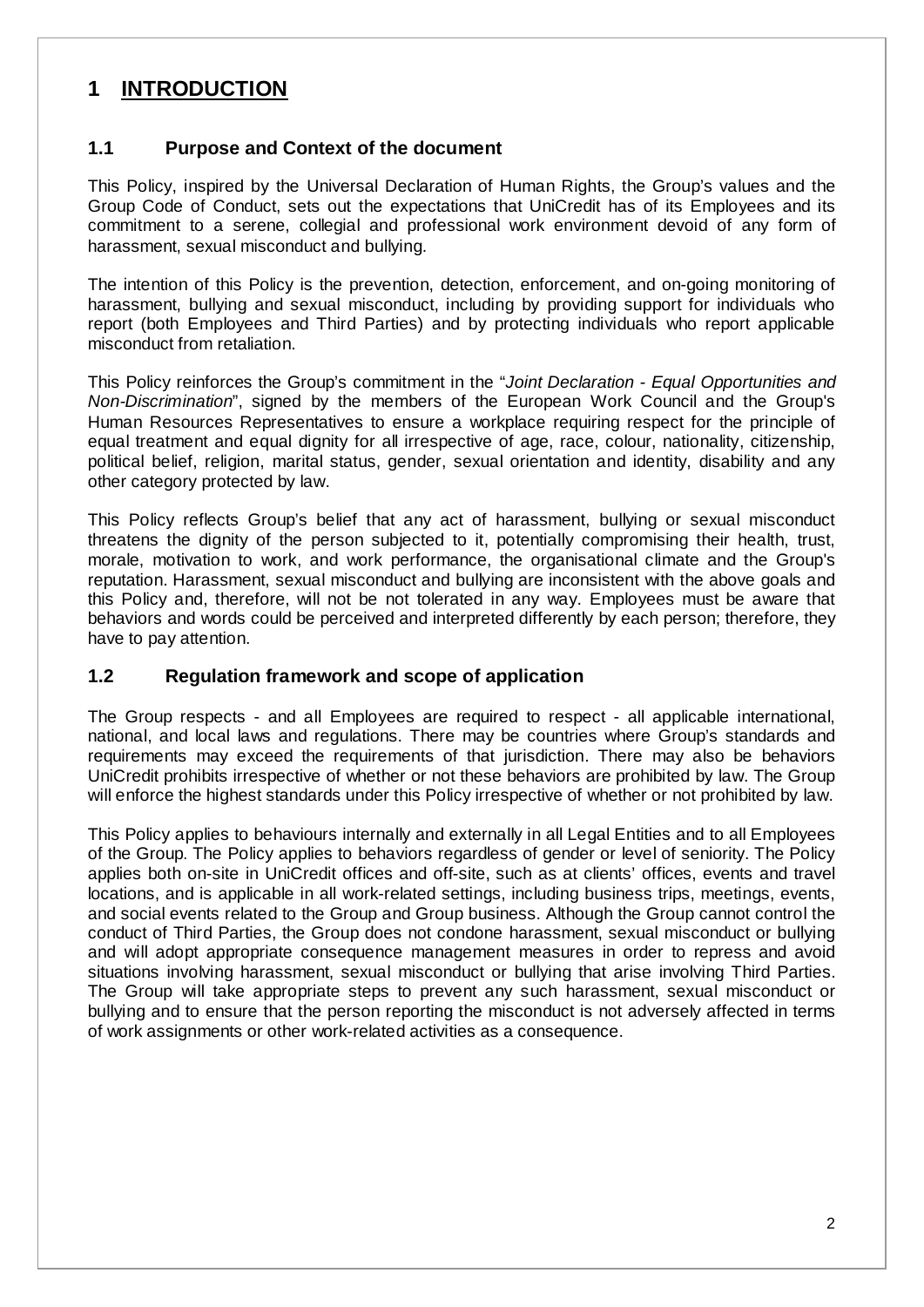#### **1.3 Glossary**

| Key word         | <b>Definition</b>                                                                                                                                                                                   |
|------------------|-----------------------------------------------------------------------------------------------------------------------------------------------------------------------------------------------------|
| <b>Employees</b> | All persons linked to UniCredit S.p.A. and to Legal Entities through an employment<br>contract (including consultants and secondees) and all members of executive, strategic<br>and control bodies. |
| Legal Entity     | Legal Entity directly or indirectly controlled by UniCredit S.p.A.                                                                                                                                  |
| Group            | UniCredit Group, composed of UniCredit S.p.A. and Legal Entities.                                                                                                                                   |
| Third Parties    | Individuals or legal entities connected to the Group through a formal agreement, such<br>as clients, supplier, tied agents, ect                                                                     |

## **2 GENERAL COMMITMENT AND PRINCIPLES**

In performing their daily work activities, all Employees must contribute toward creating and maintaining a respectful and harmonious work environment and eliminating intimidating, hostile, degrading, humiliating or offensive words and behaviors. Employees must contribute toward assuring respect for the rights, value and dignity of the person in all workplace relationships and maintaining a work environment in which harassment, bullying and sexual misconduct are considered unacceptable.

The Group does not tolerate any form of harassment, sexual misconduct or bullying. The Group believes respect for the rights and inviolability of all Employees throughout the Group is essential.

#### **2.1 Harassment**

The Group, in promoting a work environment characterised by mutual respect and proper behaviour, prohibits any form of harassment carried out or attempted by an Employee.

This Policy prohibits any form of harassment based on actual or perceived sex; race; color; creed; religion or belief; sexual orientation or preference; gender identity or expression (including selfimage, appearance or behavior) or gender reassignment; national origin; age; disability; marital status; domestic or civil partnership status; alienage or citizenship; ancestry (including ethnicity); military status; veteran status; genetic predisposition or carrier status; pregnancy and maternity; medical conditions also related to pregnancy or childbirth; status as a victim of domestic violence, sex offenses, or stalking; unemployment; or any other category protected by law in the local jurisdiction.

The term harassment means any unwelcome conduct or attempted unwelcome conduct, isolated or repeated, whether verbal, non-verbal, psychological, or physical, which is unacceptable, inappropriate or undesired, and which has the purpose or the effect of: interfering with an individual's work performance, living habits, or dignity, causing a state of fear or anxiety in the individual, causing fear or anxiety for the individual for their safety or the safety of others associated with the individual, affecting decisions regarding employment or professional development, or otherwise creating an intimidating, hostile, degrading, humiliating or offensive working environment, regardless of the identity of the intended target of the harassment.

Depending on the circumstances, harassment may include but is not limited to: jokes, epithets, slurs, racial epithets, stereotyping, threats, intimidation, hostile acts, slander, defamation, insults, aggression, derision, spreading of confidential information, restriction of the freedom of expression, written or graphic material, including e-mail and text or electronic messaging, or any other conduct or behaviour that denigrates or shows hostility or aversion toward an individual's or group's race,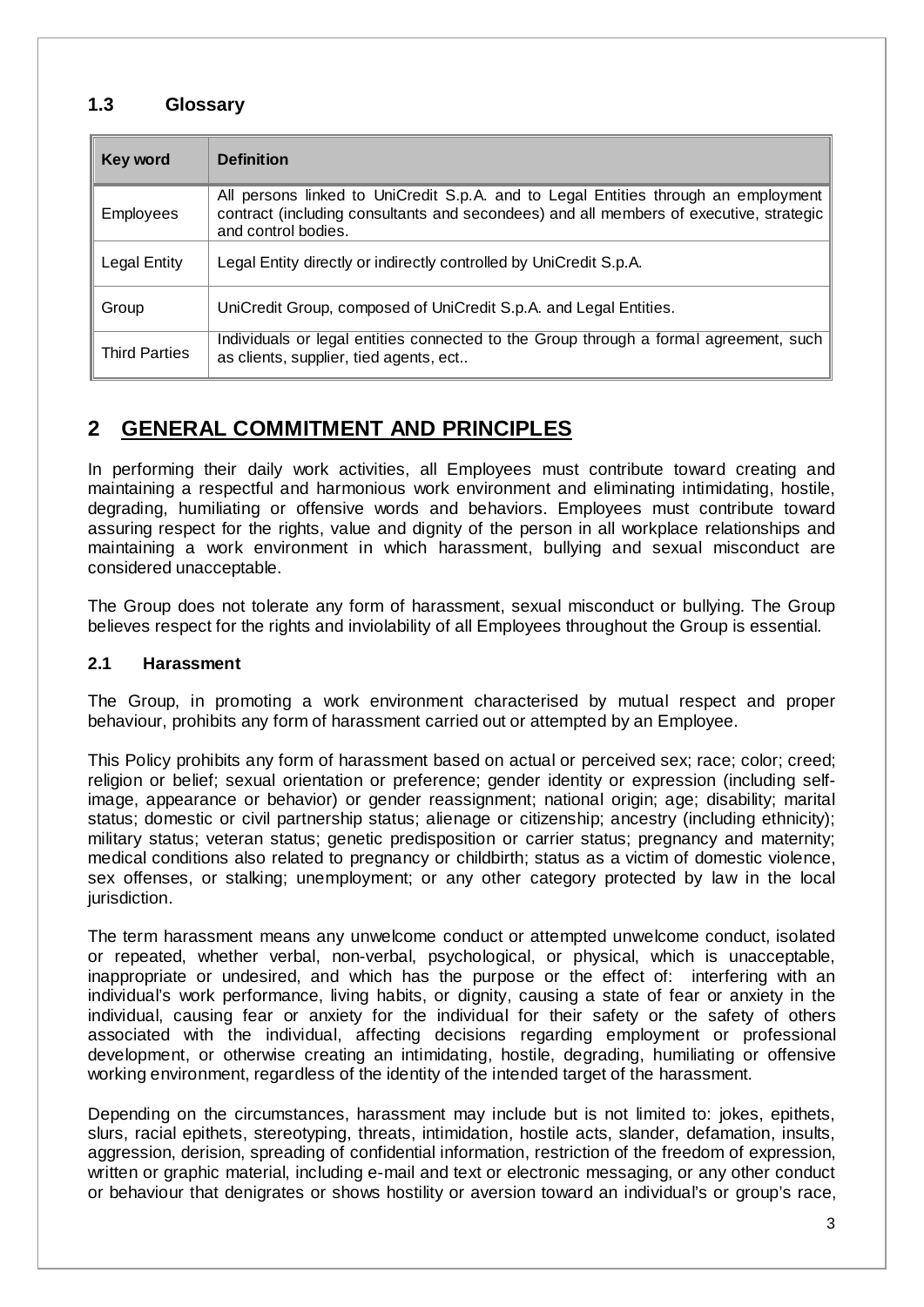colour, age, sex, religion or beliefs, national origin, ancestry, sexual orientation, gender identity, reassignment, or expression, marital or civil partnership status, mental or physical disability, or any other protected characteristic. Allusions, epithets, comments and decisions that are harmful or are offensive may also be considered acts of harassment, and are therefore prohibited under this Policy. Such conduct violates this Policy even if it is not unlawful.

#### **2.2 Sexual Misconduct**

Sexual misconduct means any unwelcome behavior which has a sexual connotation or which is directed at an individual because of that individual's sex or gender (including pregnancy, childbirth and related medical conditions), gender identity or gender expression (including transgender status), and/or sexual orientation, or which offends the dignity of the individual, when submission to such unwelcome conduct is an explicit or implicit term or condition of employment, where submission to or rejection of such conduct becomes the basis for employment decisions affecting the individual, or such conduct has the purpose or effect of unreasonably interfering with the individual's work performance or creating an intimidating, hostile or offensive working environment.

Sexual misconduct can occur among any individuals, regardless of their sex or gender, and is prohibited regardless of whether the conduct is engaged in by a supervisor, co-worker, client, vendor, or any other Third Party with whom Employees interact as part of their employment with the Group. In addition, harassment and any form of discrimination based on the orientation, sexual identity and gender of a person, whether they are lesbian, gay, transgender, bisexual or intersexual ("LGTBI"), is also strictly prohibited.

Conduct that constitutes sexual misconduct prohibited by this Policy includes, but is not limited to:

- Physical assaults of a sexual nature, such as:
	- Touching, pinching, patting, kissing, hugging, grabbing, brushing against another's body or poking another's body; or
	- Rape, sexual battery, molestation or attempts to commit these assaults;
- Unwanted sexual advances or propositions, such as:
	- Requests for sexual favors accompanied by implied or overt threats concerning the target's job performance evaluation, a promotion or other job benefits or detriments; or;
	- Subtle or obvious pressure for unwelcome sexual activities;
	- Explicit or implicit requests for sexual favours;
	- Gestures, jokes, sexually motivated, provocative, lewd or unseemly winking, undesired or bothersome voluntary physical contact and verbal remarks on the physical appearance of a person or on anatomical parts of the body;
- Sexually oriented gestures, noises, remarks, references to appearance or dress, jokes or comments about a person's sexuality or sexual experience, including comments based on sex stereotypes, which create a hostile work environment;
- Sexual or discriminatory displays or publications anywhere in the workplace, such as:
	- Displaying pictures, posters, calendars, graffiti, objects, promotional material, reading materials or other materials that are sexually demeaning or pornographic. This includes such sexual displays on workplace computers or cell phones and sharing such displays while in the workplace;
	- Distribution or display of any kinds of objects, photos, or other materials of a sexual nature;
- Hostile actions taken against an individual because of that individual's sex, sexual orientation, gender identity and the status of being transgender, such as:
	- Interfering with, destroying or damaging a person's workstation, tools or equipment, or otherwise interfering with the individual's ability to perform the job;
	- Sabotaging an individual's work; or
	- Bullying, yelling, name-calling.

Any implication that response to a sexual advance may be the basis for any employment-related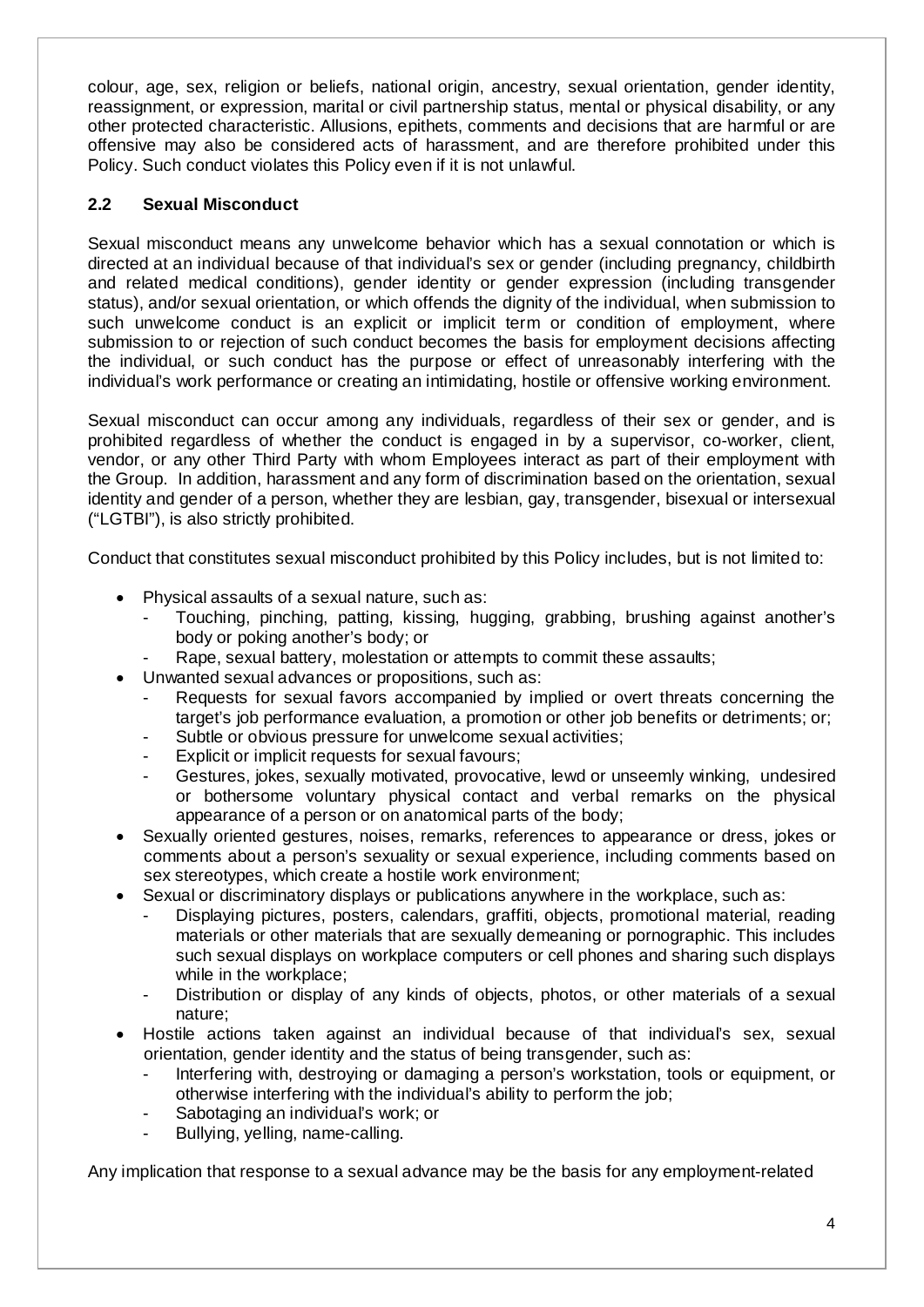decision is contrary to this Policy. The Group also explicitly prohibits any behaviour conditioning employment, remuneration, or career opportunity on any form of sexual or romantic activity.

#### **2.3 Bullying**

Bullying is defined as repeated verbal abuse; verbal, non-verbal, or physical conduct of a threatening, intimidating or humiliating nature; or the sabotage or undermining of a person's work performance.

Bullying harms an individual's personal and professional dignity and contributes to a hostile work environment. Typical examples include both overt and insidious behaviour, including provocations, oppressive conduct, marginalization, humiliation, insults, slander, physical and verbal aggression, ostracization, as well as conduct likely to create embarrassment.

### **3 REPORTING PROCESS**

It is essential for the protection of people, of the work environment and of Group's reputation, that all Employees report acts of harassment, bullying or sexual misconduct. Therefore, the Group emphasises the importance of reporting such behaviors, supporting the victims of such behaviors, and protecting those reporting (whether victims or bystanders) from all forms of retaliation.

If an act of harassment, bullying, or sexual misconduct occurs or is attempted, the Employee, in any case without prejudice to the possibility of having recourse to the competent authorities, should promptly report the matter, alternatively:

- through the channels outlined in the *Whistleblowing* procedure in force within the relevant Legal Entity;
- to the *Human Capital* Department of their Legal Entity;
- to their direct Line Manager or, in the case the latter is involved in the act, to the superior Manager, as identified based on the line of hierarchy, who will involve *Human Capital* Department of their Legal Entity; or
- through any other possible channels made available by the Legal Entity.

Upon becoming aware of any allegations of harassment, bullying, or sexual misconduct, the Group is committed to investigating promptly and to resolving in a fair manner claims of harassment, bullying and sexual misconduct. Any complaint or report will be kept in confidence to the extent possible, consistent with the Group's obligation to investigate the matter. Every effort will be made to handle such reports and complaints promptly and with discretion and confidentiality. Employees are required to cooperate in investigations conducted pursuant to this Policy.

In this regard, the Group undertakes to create a work environment in which each Employee feels protected and free to be able to report, without the fear of a potential retaliation.

If you witness an Employee experiencing or witness conduct prohibited by this Policy, you are expected to report the misconduct. If you experience conduct that you believe to be contrary to this Policy, or you believe someone has violated this Policy, you are expected to report such conduct, secure in the knowledge that you will be listened to, treated with respect, and not subjected to intimidation or retaliation.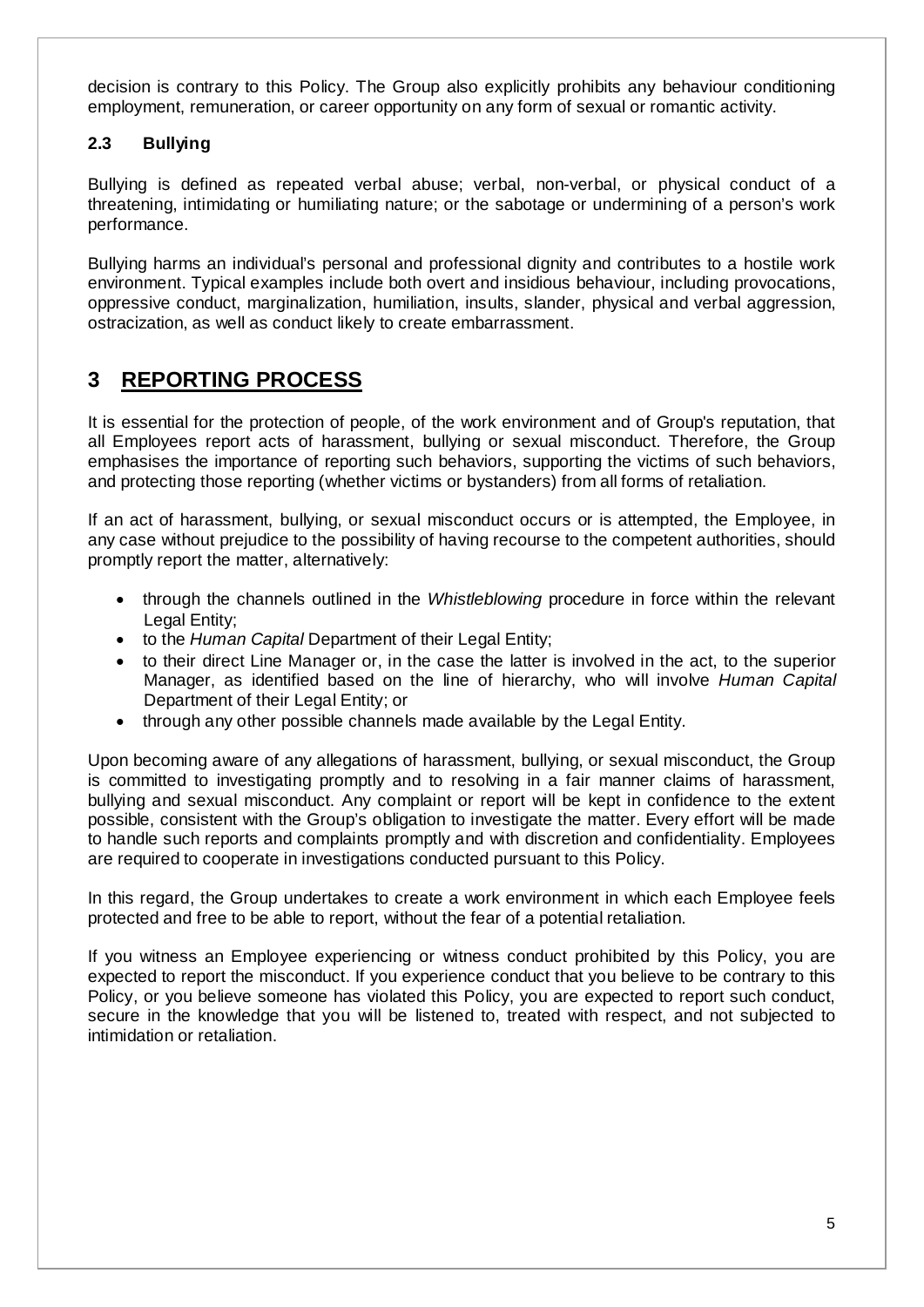## **4 PROTECTION MEASURES**

The Group is committed to promoting equal opportunities for all Employees and to the global communication, implementation and enforcement of this Policy within the Group worldwide, including as it relates to Third Parties.

Training is an essential element of implementing and enforcing this Policy, including promoting awareness and prevention.

In this regard, the Group undertakes to provide up to date, mandatory training on anti-harassment, bullying and sexual misconduct to all Employees which outlines the relevant procedures to follow and the potential consequences should misconduct occur. The Group also undertakes to provide the necessary assistance and support to any individuals who suffer misconduct in violation of this Policy.

All perpetrators of prohibited behaviour and acts of harassment, bullying, or sexual misconduct reported and confirmed are subject to disciplinary proceedings by the relevant Legal Entity, which may lead to termination of employment for just cause.

## **5 ANTI-RETALIATION**

The Group is firmly committed to protecting any Employee who reports misconduct under this Policy, or raises any concerns, from retaliation. Employees will be protected from retaliation from anyone (not just the alleged wrongdoer) and for as long as necessary.

Therefore, the Group, in order to prevent, investigate and protect Employees from acts of retaliation, is committed to promoting an environment where Employees:

- i) feel comfortable engaging in open and honest communication;
- ii) are encouraged to speak up and to raise good faith concerns promptly regarding any situation that they may feel is unethical, fraudulent, or illegal, without fear of retaliation;
- iii) are encouraged to speak up even if they are not certain of, or do not have evidence of, their good faith concerns.

Retaliation is any adverse conduct taken because a person:

- reports any actual or perceived violation of Group regulation, laws or any other prohibited or inappropriate workplace behaviour; and/or
- expresses opposition to the type of conduct that would be a violation of Group regulation, laws or any other prohibited or inappropriate workplace behaviour; and/or
- participates in the reporting and investigation process set forth in any of Group regulation: and/or
- assists in an investigation or proceeding involving an actual or perceived violation of any Group regulation.

Any perpetrators of retaliatory acts and behaviour against the reporting Employee or the reporting Third Party, including all acts aimed at silencing said Employees and individuals through economic incentives or other benefits, are equally subject to disciplinary proceedings. Retaliation is strictly forbidden and separately constitutes a violation of this Policy.

Please refer to the "*Global Policy - Anti-Retaliation*", as implemented within each Legal Entity.